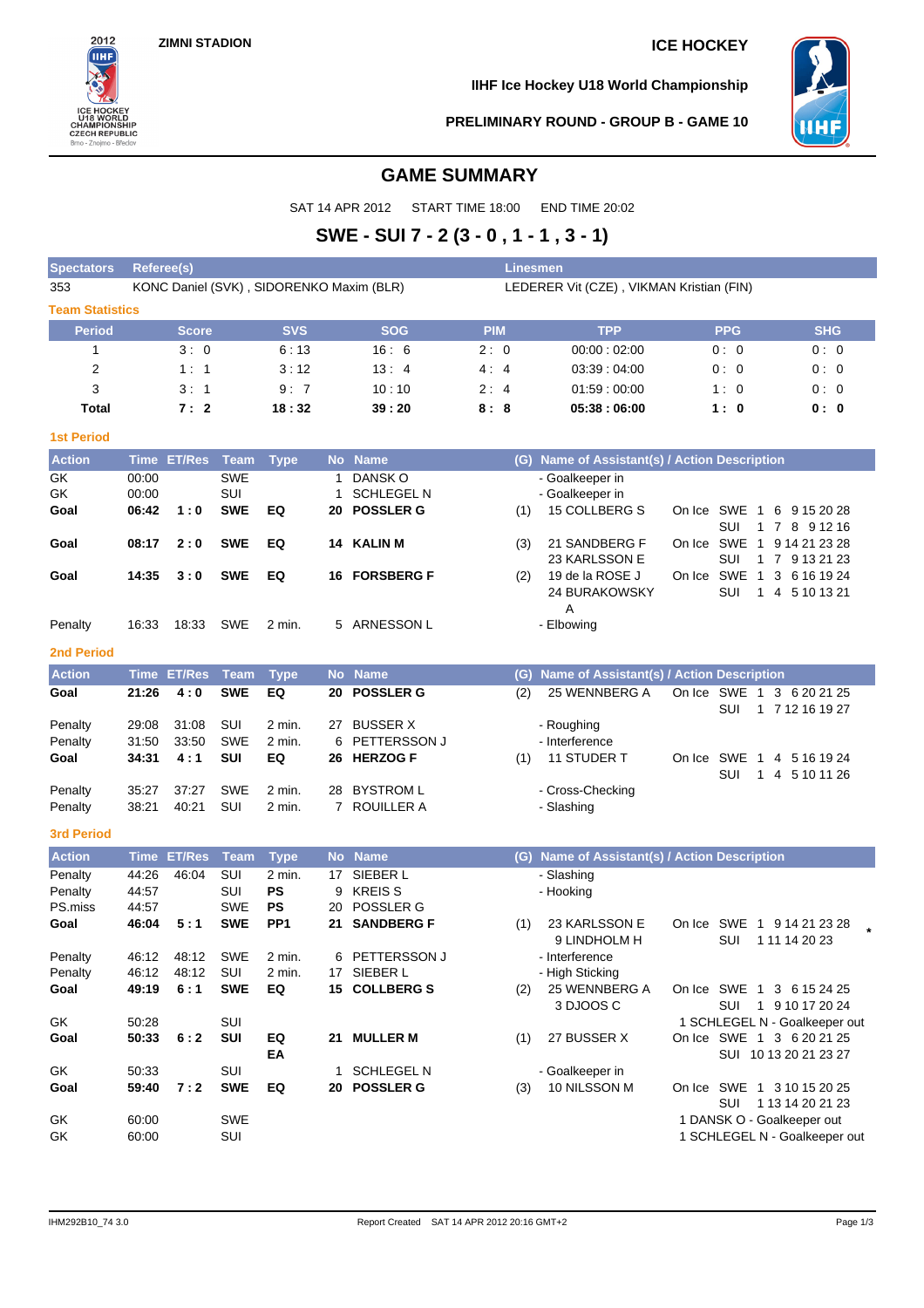

# **IIHF Ice Hockey U18 World Championship**



# **PRELIMINARY ROUND - GROUP B - GAME 10**

## **Goalkeeper Records**

### **Team : SWE - Sweden Team : SUI - Switzerland**

| No Name           | <b>SOG</b> | <b>SVS</b> | <b>MIP</b> | No Name            | <b>SOG</b> | <b>SVS</b> | <b>MIP</b> |
|-------------------|------------|------------|------------|--------------------|------------|------------|------------|
| DANSK Oscar       | 20         | 18         | 60.00      | SCHLEGEL Niklas    | 39         | 32         | 59.55      |
| 30 HOGBERG Marcus |            |            |            | 30 NYFFELER Melvin |            |            |            |

### **Game Statistics**

**Team : SUI (red)**

| Team: SWE (yellow) |                             |                |                |                |                |                |                |                |        |          |                |                |           |                |                |
|--------------------|-----------------------------|----------------|----------------|----------------|----------------|----------------|----------------|----------------|--------|----------|----------------|----------------|-----------|----------------|----------------|
|                    | Head Coach: GRONBORG Rikard |                |                |                |                |                |                |                |        |          | Shots on Goal  |                |           |                |                |
| <b>No Pos</b>      | <b>Name</b>                 | G              | A              | P              | <b>PIM</b>     | $FO+$          | FO-            | $FO+/-$        | FO%    |          | $\overline{2}$ | 3              | <b>OT</b> | <b>TS</b>      | $+/-$          |
| 9<br>D             | LINDHOLM Hampus (BP)        | 0              | 1              | 1              | $\mathbf 0$    | 0              | 0              | 0              | 0.00   | 0        | $\overline{2}$ | 0              |           | 2              | $+2$           |
| 16 F               | FORSBERG Filip +C           |                | 0              |                | 0              | $\Omega$       | $\Omega$       | 0              | 0.00   | 5        | 2              | $\Omega$       |           | 7              | 0              |
| F<br>19            | de la ROSE Jacob            | 0              | 1              |                | $\mathbf 0$    | 8              | 5              | 3              | 61.54  | 1        | 1              | $\Omega$       |           | 2              | $\overline{0}$ |
| 24 F               | <b>BURAKOWSKY Andre</b>     | 0              | 1              |                | $\Omega$       | 4              |                | 3              | 80.00  | 1        | $\Omega$       |                |           | 2              | $+1$           |
| 28 D               | <b>BYSTROM Ludwig</b>       | 0              | 0              | 0              | $\overline{2}$ | 0              | $\Omega$       | $\Omega$       | 0.00   | 0        | $\overline{2}$ | $\Omega$       |           | $\overline{2}$ | $+2$           |
| 4 D                | <b>ANDERSSON Calle</b>      | 0              | 0              | 0              | 0              | 0              | $\Omega$       | 0              | 0.00   | 0        | 0              | 0              |           | 0              | $-1$           |
| D<br>5             | <b>ARNESSON Linus</b>       | 0              | 0              | $\Omega$       | 2              | $\mathbf 0$    | $\Omega$       | $\Omega$       | 0.00   | 0        | 0              | $\Omega$       |           | 0              | $-1$           |
| F<br>15            | COLLBERG Sebastian +A       |                |                | 2              | $\Omega$       | 0              |                | -1             | 0.00   | 1        | $\Omega$       |                |           | 2              | $+3$           |
| F<br>20            | <b>POSSLER Gustav</b>       | 3              | 0              | 3              | 0              | $\mathbf 0$    | $\Omega$       | 0              | 0.00   | 1        | 3              | $\overline{2}$ |           | 6              | $+2$           |
| 25 F               | <b>WENNBERG Alexander</b>   | $\overline{0}$ | $\overline{2}$ | $\overline{2}$ | $\Omega$       | $\overline{7}$ | $\overline{7}$ | $\Omega$       | 50.00  | 1        | 1              | $\Omega$       |           | $\overline{2}$ | $+2$           |
| D<br>3             | <b>DJOOS Christian</b>      | 0              |                | 1              | 0              | 0              | 0              | 0              | 0.00   | 1        | 0              | 0              |           |                | $+3$           |
| D<br>6             | PETTERSSON Jesper           | 0              | 0              | 0              | 4              | 0              | $\Omega$       | 0              | 0.00   | 0        | 0              |                |           |                | $+3$           |
| 14 F               | <b>KALIN Mattias</b>        |                | $\mathbf 0$    |                | $\mathbf 0$    | $\overline{7}$ | 5              | $\overline{2}$ | 58.33  | 3        | $\mathbf 0$    | $\Omega$       |           | 3              | $+1$           |
| F<br>21            | <b>SANDBERG Filip</b>       |                |                | 2              | $\mathbf 0$    | $\mathbf{1}$   | 0              | 1              | 100.00 | 1        | $\mathbf 0$    |                |           | $\overline{2}$ | $+1$           |
| 23 F               | <b>KARLSSON Erik</b>        | $\Omega$       | $\overline{2}$ | $\overline{2}$ | $\Omega$       | $\Omega$       | $\Omega$       | $\Omega$       | 0.00   | $\Omega$ | $\Omega$       | $\Omega$       |           | $\Omega$       | $+1$           |
| D<br>10            | <b>NILSSON Mattias</b>      | 0              |                |                | 0              | 0              | $\Omega$       | 0              | 0.00   | 0        | 0              |                |           |                | $+1$           |
| F<br>12            | <b>NILSSON Ludvig</b>       | 0              | 0              | 0              | $\mathbf 0$    | 0              | $\Omega$       | $\Omega$       | 0.00   | 0        | $\overline{2}$ | $\overline{2}$ |           | 4              | $\mathbf 0$    |
| $\mathsf{F}$<br>13 | <b>TORNKVIST Tobias</b>     | 0              | $\Omega$       | $\Omega$       | $\mathbf 0$    | $\mathbf{1}$   | 0              | 1              | 100.00 | 0        | $\Omega$       |                |           |                | $\mathbf 0$    |
| $\mathsf{F}$<br>17 | <b>BREHMER Anton</b>        | 0              | 0              | 0              | 0              | $\sqrt{5}$     | 6              | $-1$           | 45.45  |          | 0              | 0              |           |                | $\mathbf 0$    |
| 1 GK               | <b>DANSK Oscar</b>          | 0              | 0              | $\Omega$       | $\mathbf 0$    |                |                |                |        | 0        | 0              | $\Omega$       |           | 0              |                |
| 30 GK              | <b>HOGBERG Marcus</b>       | 0              | 0              | 0              | 0              |                |                |                |        | 0        | 0              | 0              |           | 0              |                |
| Total              |                             | 7              | 11             | 18             | 8              | 33             | 25             | 8              | 56.90  | 16       | 13             | 10             |           | 39             |                |

|                    | Head Coach: BOHREN Alfred    |              |          |             |                |                |                |          |        |          |                | <b>Shots on Goal</b> |                        |             |
|--------------------|------------------------------|--------------|----------|-------------|----------------|----------------|----------------|----------|--------|----------|----------------|----------------------|------------------------|-------------|
| No Pos             | <b>Name</b>                  | G            | A        | P           | <b>PIM</b>     | $FO+$          | FO-            | $FO+/-$  | FO%    |          | $\overline{2}$ | $\overline{3}$       | <b>OT</b><br><b>TS</b> | $+/-$       |
| 7 D                | <b>ROUILLER Anthony</b>      | 0            | $\Omega$ | $\Omega$    | 2              | 0              | $\Omega$       | 0        | 0.00   | $\Omega$ | $\Omega$       | 0                    | 0                      | $-3$        |
| 8 F                | <b>BALMELLI Lukas</b>        | 0            | 0        | 0           | 0              | 8              | 10             | $-2$     | 44.44  | 0        | 0              | 0                    | 0                      | $-1$        |
| D<br>9             | KREIS Samuel +C              | 0            | 0        | 0           | 0              | 0              | 0              | $\Omega$ | 0.00   | 0        | 1              | $\Omega$             |                        | $-3$        |
| F<br>17            | <b>SIEBER Lukas</b>          | 0            | 0        | $\Omega$    | 4              | 0              | 0              | 0        | 0.00   | $\Omega$ | $\Omega$       | $\Omega$             | 0                      | $-1$        |
| 24 F               | SIMION Dario +A              | 0            | 0        | 0           | 0              | 0              | 0              | $\Omega$ | 0.00   | 1        | $\Omega$       | $\overline{2}$       | 3                      | $-1$        |
| 5 D                | <b>LANZAROTTI Alessandro</b> | 0            | 0        | 0           | 0              | 0              | 0              | 0        | 0.00   | 0        | 0              | 0                    | 0                      | 0           |
| 12 F               | <b>BRANDI Nicola</b>         | 0            | $\Omega$ | 0           | 0              | 2              | $\Omega$       | 2        | 100.00 | 0        | 0              | $\Omega$             | 0                      | $-2$        |
| $\mathsf{F}$<br>16 | ZANGGER Sandro               | 0            | $\Omega$ | 0           | 0              | 0              |                | $-1$     | 0.00   |          | 0              | $\overline{2}$       | 3                      | $-2$        |
| 19 F               | <b>DIEM Ramon</b>            | 0            | $\Omega$ | 0           | 0              | $\overline{2}$ | 4              | $-2$     | 33.33  | 0        | 0              |                      |                        | $-1$        |
| 27 D               | <b>BUSSER Xeno</b>           | 0            |          |             | $\overline{2}$ | 0              | 0              | $\Omega$ | 0.00   | 0        | $\mathbf 0$    |                      |                        | $\mathbf 0$ |
| 13 F               | <b>SCHMUTZ Julian</b>        | 0            | $\Omega$ | 0           | 0              | 0              | 0              | 0        | 0.00   | 2        | 0              | 0                    | 2                      | $-2$        |
| 14 D               | <b>BALTISBERGER Phil</b>     | 0            | 0        | 0           | 0              | 0              | 0              | 0        | 0.00   | 0        | 0              |                      |                        | $-1$        |
| 20<br>D            | SARTORI Riccardo             | 0            | 0        | $\Omega$    | $\Omega$       | $\Omega$       | 0              | 0        | 0.00   | 1        | $\Omega$       | $\Omega$             |                        | $-1$        |
| $\mathsf{F}$<br>21 | <b>MULLER Marco</b>          |              | $\Omega$ |             | 0              | 0              | 0              | 0        | 0.00   | 0        | $\Omega$       |                      |                        | $-2$        |
| 23 F               | DUNNER Nico +A               | 0            | 0        | $\Omega$    | $\Omega$       | 8              | $\overline{7}$ |          | 53.33  | 0        | 1              |                      | $\overline{2}$         | $-1$        |
| 4 D                | <b>ZUBER Timon</b>           | 0            | $\Omega$ | 0           | 0              | 0              | 0              | 0        | 0.00   | 0        | 0              |                      |                        | 0           |
| F<br>10            | <b>SCHMUTZ Flavio</b>        | 0            | 0        | 0           | 0              | 5              | 10             | $-5$     | 33.33  | 0        | 1              | $\Omega$             |                        | $\mathbf 0$ |
| $\mathsf{F}$<br>11 | <b>STUDER Thomas</b>         | 0            |          |             | 0              | 0              | 0              | 0        | 0.00   |          | $\Omega$       | 0                    |                        | $+1$        |
| $\mathsf{F}$<br>26 | <b>HERZOG Fabrice</b>        |              | 0        |             | 0              | $\Omega$       |                | $-1$     | 0.00   | 0        | 1              | $\Omega$             |                        | $+1$        |
| 1 GK               | SCHLEGEL Niklas (BP)         | 0            | 0        | $\mathbf 0$ | $\Omega$       |                |                |          |        | 0        | $\Omega$       | $\Omega$             | 0                      |             |
| 30 GK              | <b>NYFFELER Melvin</b>       | 0            | 0        | 0           | 0              |                |                |          |        | 0        | 0              | 0                    | 0                      |             |
| Total              |                              | $\mathbf{2}$ | 2        | 4           | 8              | 25             | 33             | -8       | 43.10  | 6        | 4              | 10                   | 20                     |             |